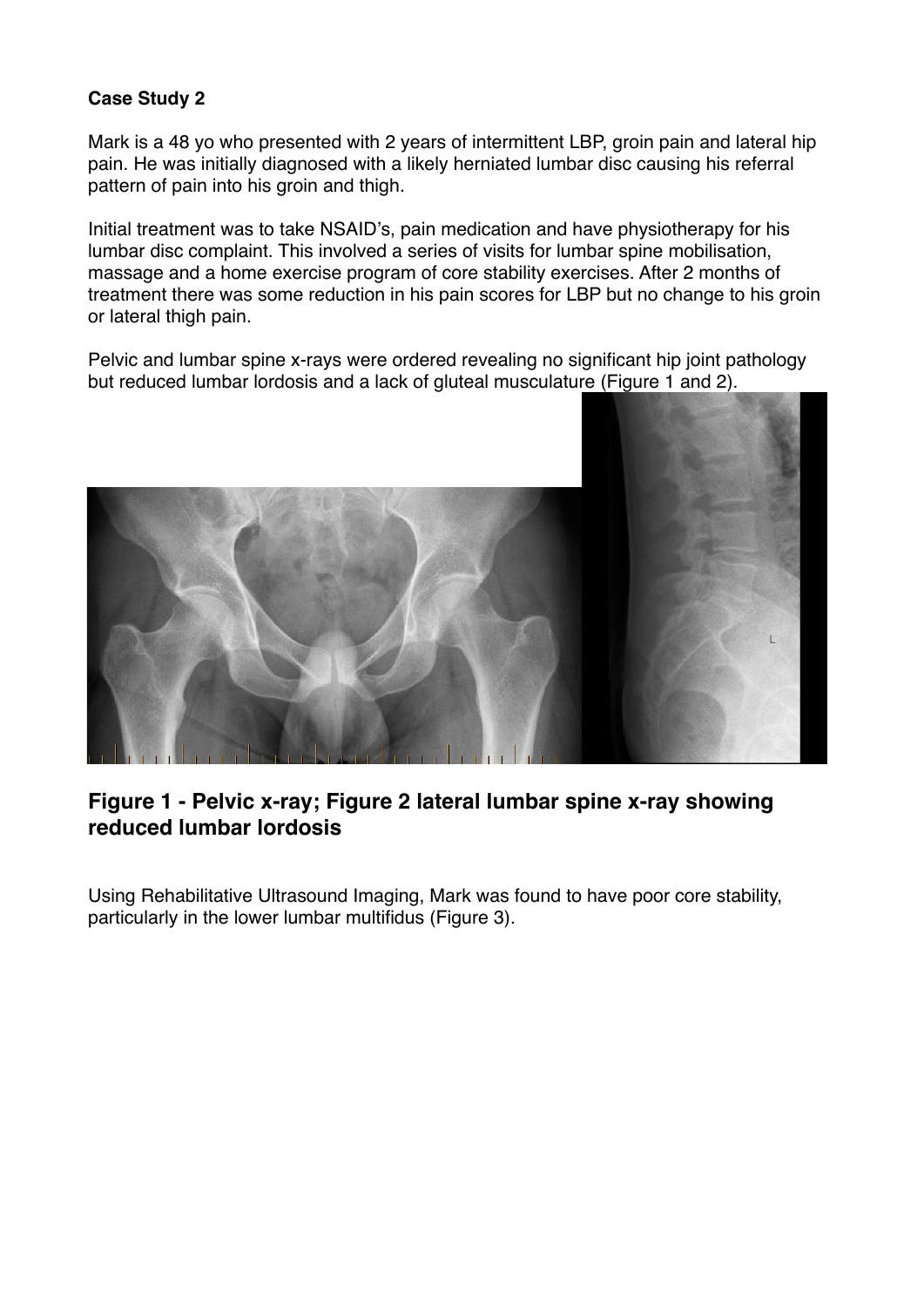

""" **Figure 3 - Multifidus muscle bulk**

On observation he demonstrated a significant sway back posture with a flat lumbar spine and posterior pelvic tilt. An ultrasound scan revealed he had overactive tensor fascia latae (Figure 4) and poor muscle bulk of his lower gluteus maximus .



**Figure 4- TFL with sway back posture TFL with neutral posture**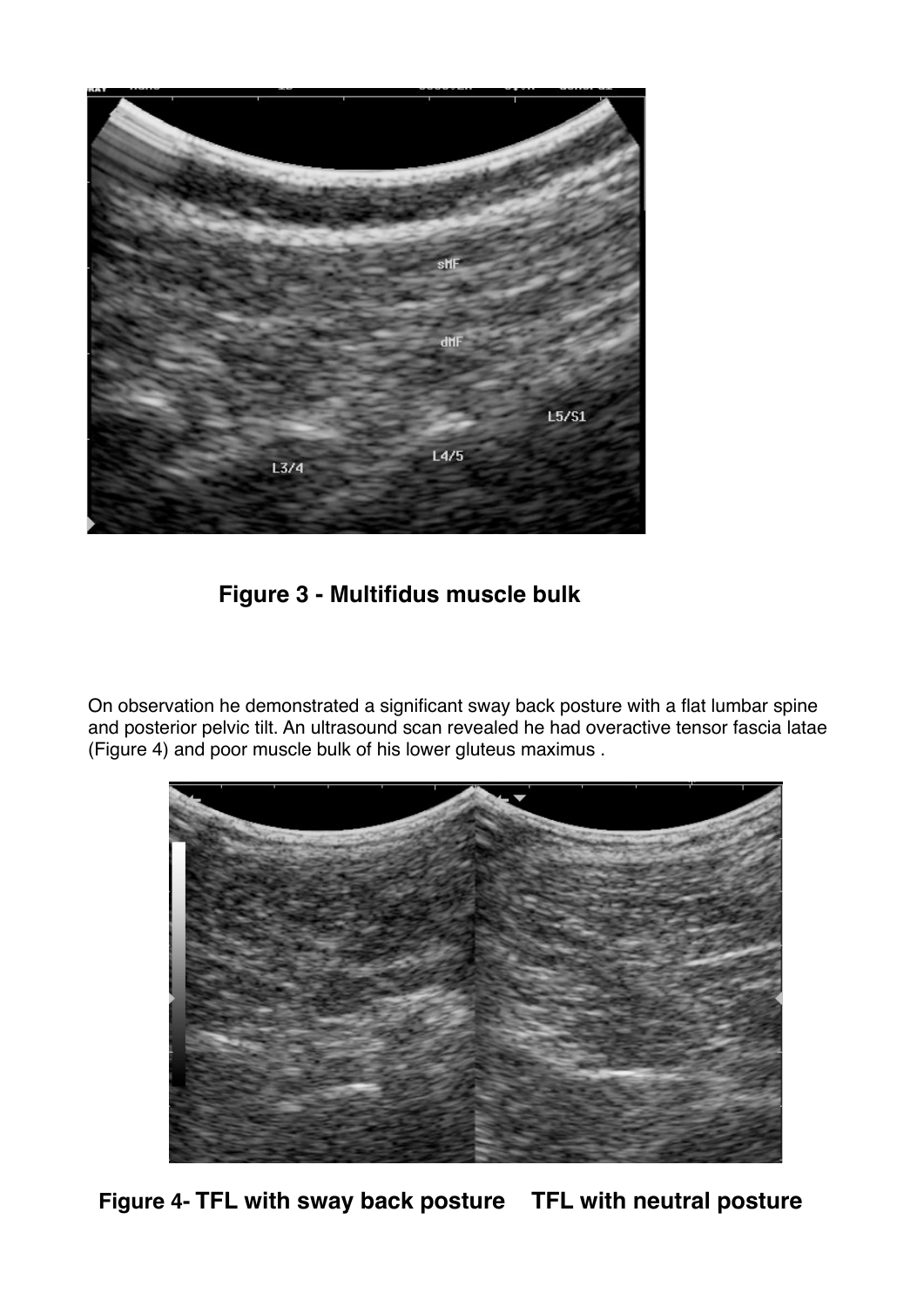A lateral hip scan showed Mark had calcific tendinosis of the gluteus medius tendon (Figure 5) and that tight overactive TFL and upper gluteus maximus muscles were compressing the gluteus medius tendon upon weight-bearing exercises such as getting out of a chair, squatting and stair climbing .



**Figure 5 - Calcific tendinosis of the gluteus medius tendon**

His rehabilitation then involved soft tissue treatments to his TFL and upper gluteus maximus to reduce tone. A exercise program was developed to restore muscle strength and bulk to his lower gluteus maximus and reactivate lumbar multifidus. A stretching program for the TFL and upper gluteus maximus muscles was also started. Using biofeedback with RUSI the iliopsoas (Figures 6 and 7), gluteus medius and minimus muscles were taught to be engaged and progressively strengthened with a series of targeted home and gym exercises.